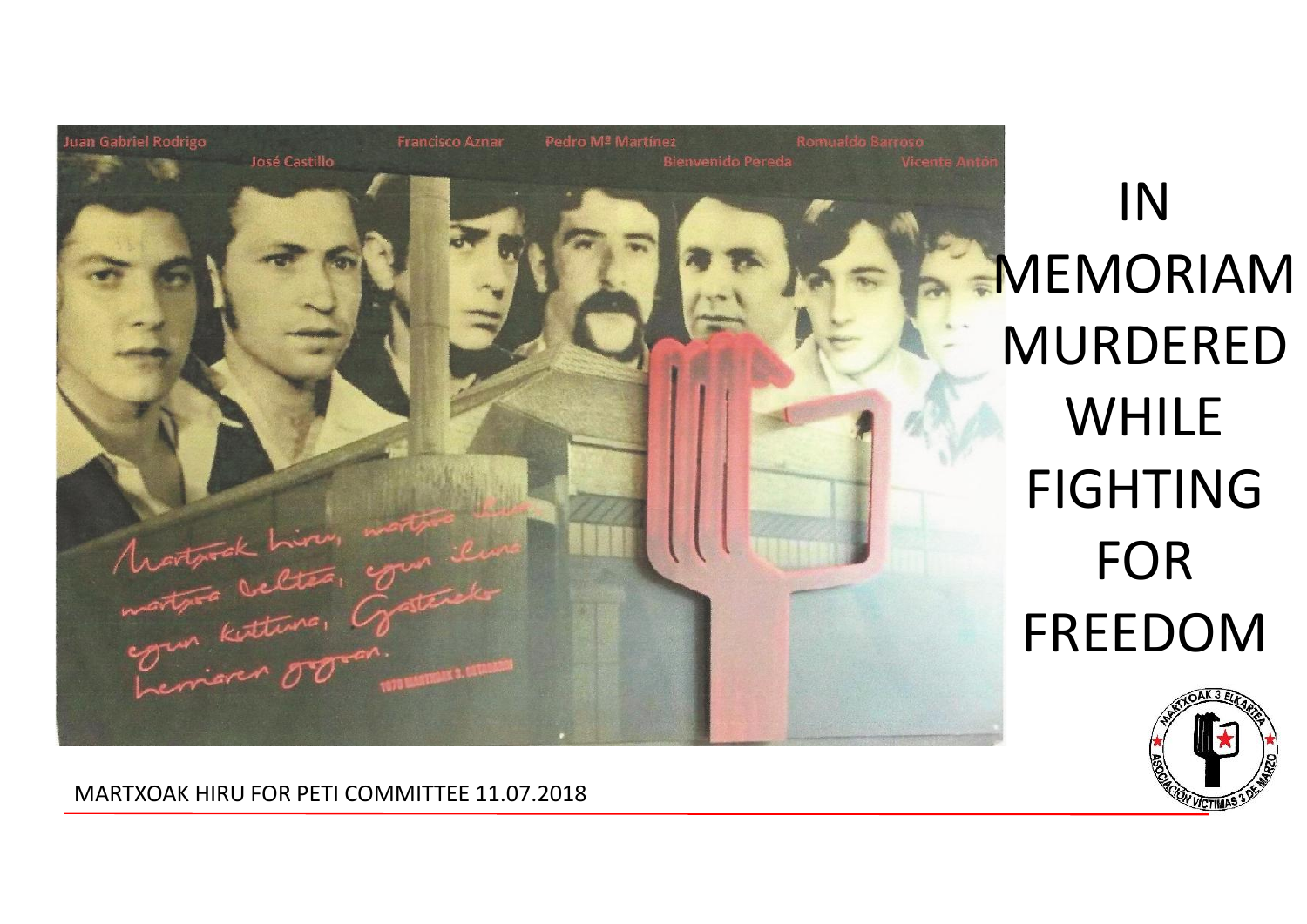# **A CRIME AGAINST HUMANITY**





**AGAINST A WORKERS' ASSAMBLY**

#### **FIVE YOUNG WORKERS KILLED BY FRANCOIST'S ARMY POLICE**

## **1. REPRESSION ON THE FIGHT FOR DEMOCRACY**

**2. SYSTEMATIC ELIMINATION OF POLITIC OPPOSITORS**

> **3. THREAT TO OTHER SIMILAR MOVEMENTS PRO DEMOCRACY**

### **HUNDRED OF INJURED BY FIRE ARMS**



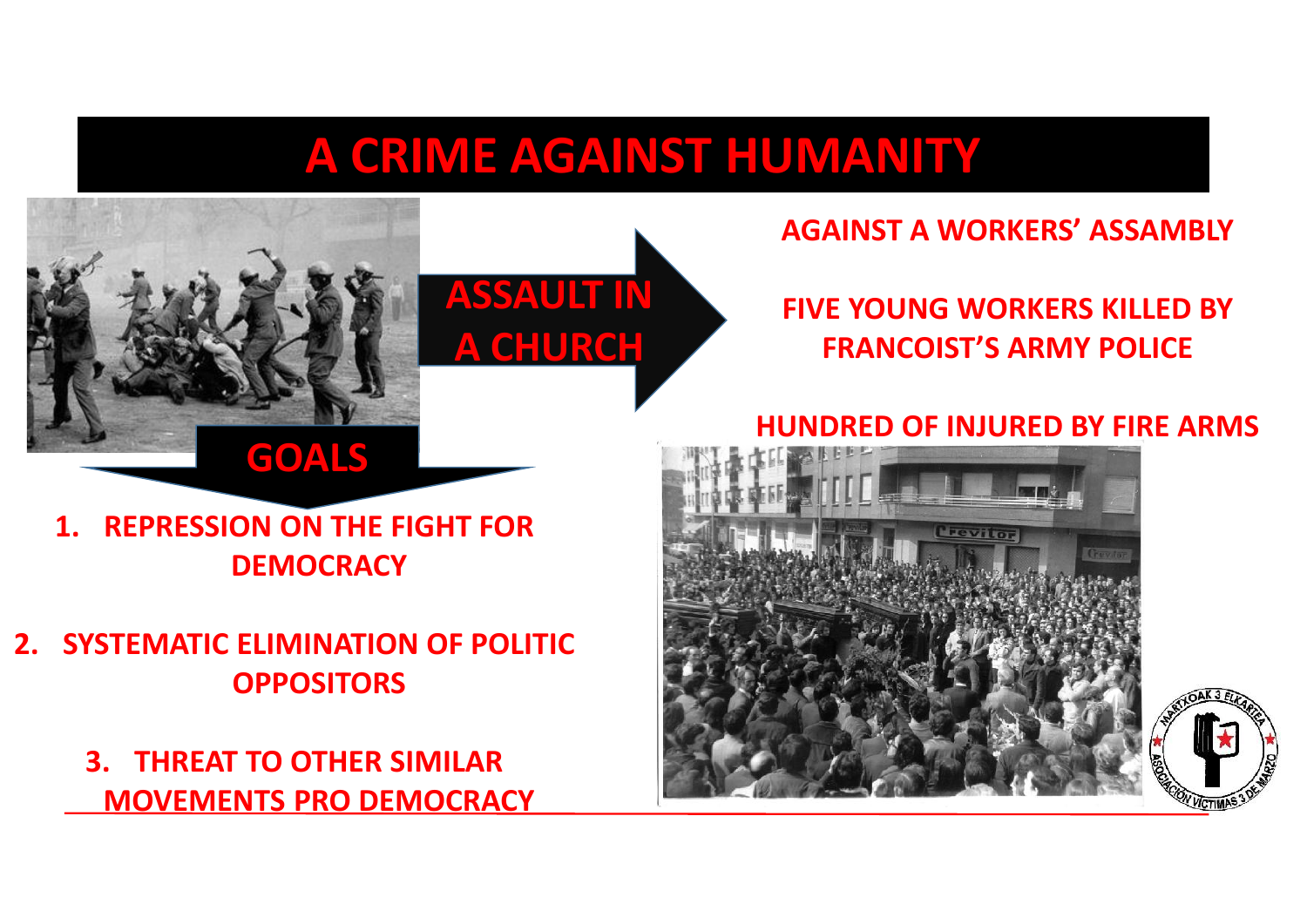**SPANISH GOVERNMENT HAS PREVENTED THE GUILTY TO BE NEVER JUDGED**

#### **REPORT NAGY ON THE SITUATION OF FUNDAMENTAL RIGHTS IN THE EUROPEAN UNION IN 2015:**

63.- Deems it **crucial that all Member States cooperate with national or international judicial investigations attempting to clarify responsibilities as regards, and endeavouring to ascertain the truth and secure justice and redress for the victims of, crimes against humanity** committed in the Union by totalitarian regimes; calls on the Member States to provide the necessary training for legal practitioners in this area;

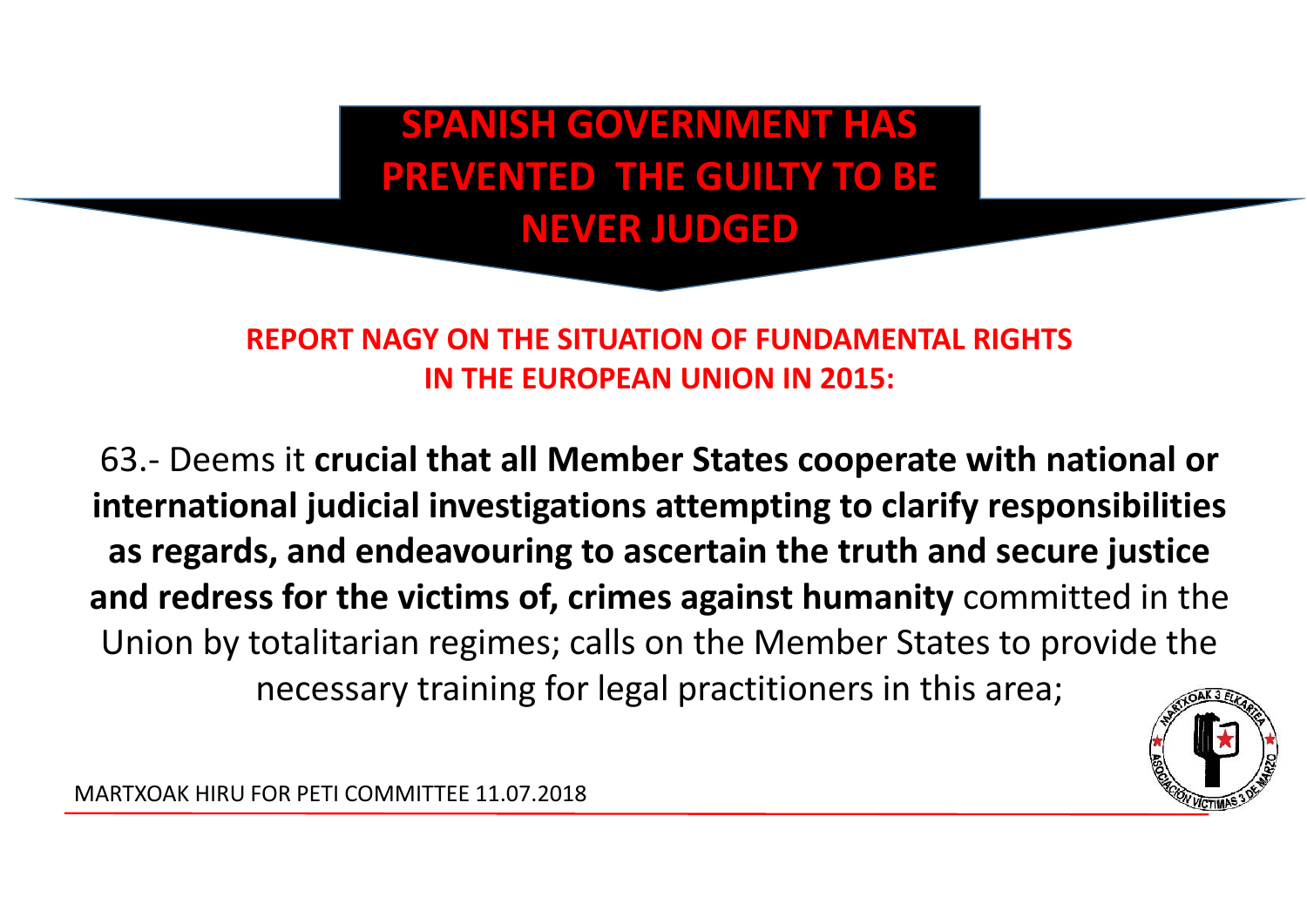#### **1. WE, LIKE VICTIMS OF A TOTALITARIAM REGIME NEED IT**

- **1. WE, AND ALL FRANCO DICTATORSHIP'S VICTIMS EXPECT A EUROPEAN PROTECTION AGAINST IMPUNITY**
- **2. WE ASK YOU FOR THE SAME TREATMENT THAT YOU GAVE TO SIGNERS OF COMPLAINT CM-PE 610.802, BECAUSE**
- **WE ALSO ARE VICTIMS AND OUR AGGRESSORS HAVE LIVED WITHOUT PUNISHMENT DURING 42 YEARS**
- **THE PETI COMMITTEE HAS A SPECIAL RESPONSABILITY TO PROTECT VICTIMS. IT IS ONE OF ITS PRIORITIES**
- **WE ARE IN FRONT OF A CLEAR VULNERATION OF CHARTER OF FUNDAMENTAL RIGHTS OF THE EUROPEAN UNION**

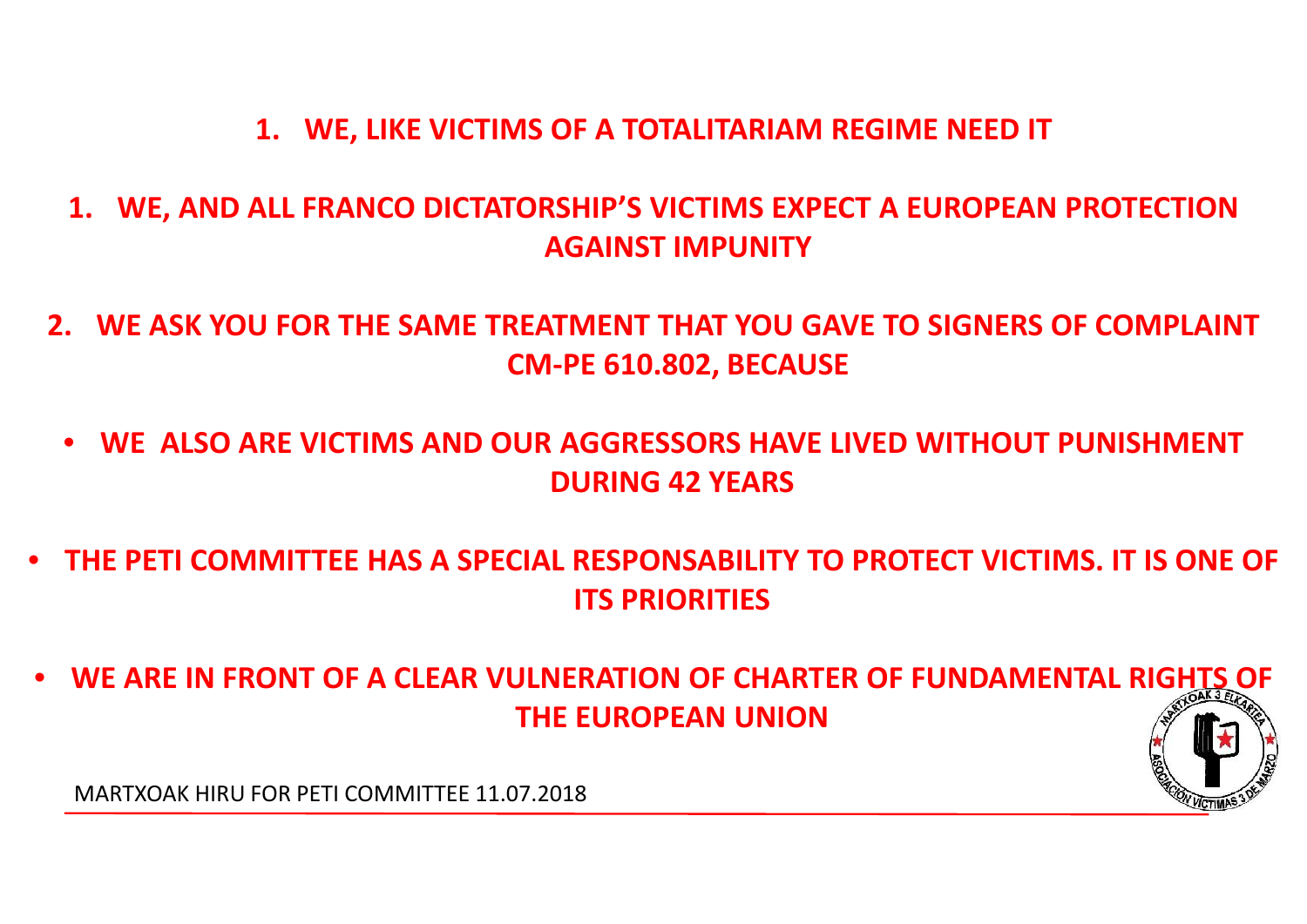

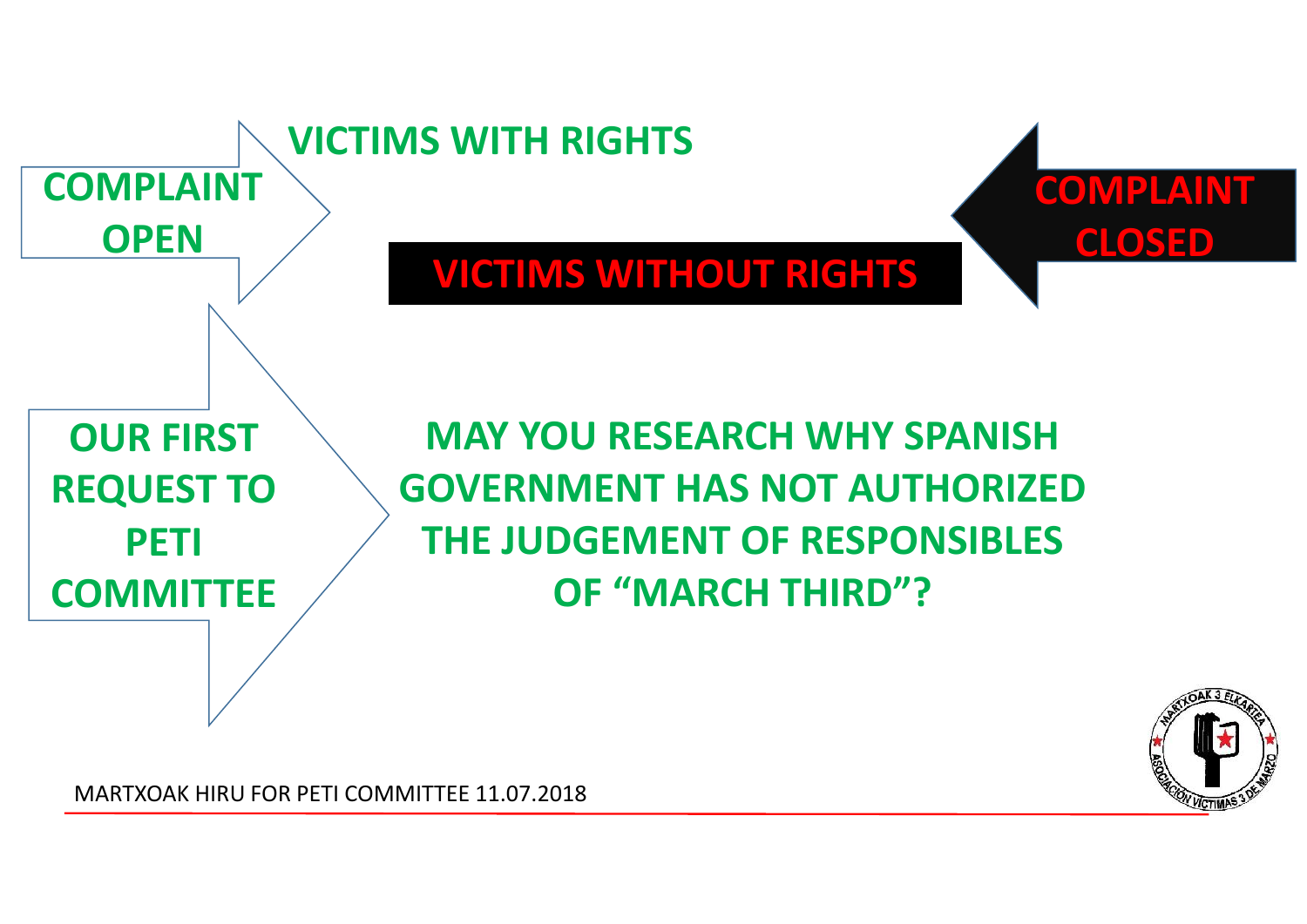

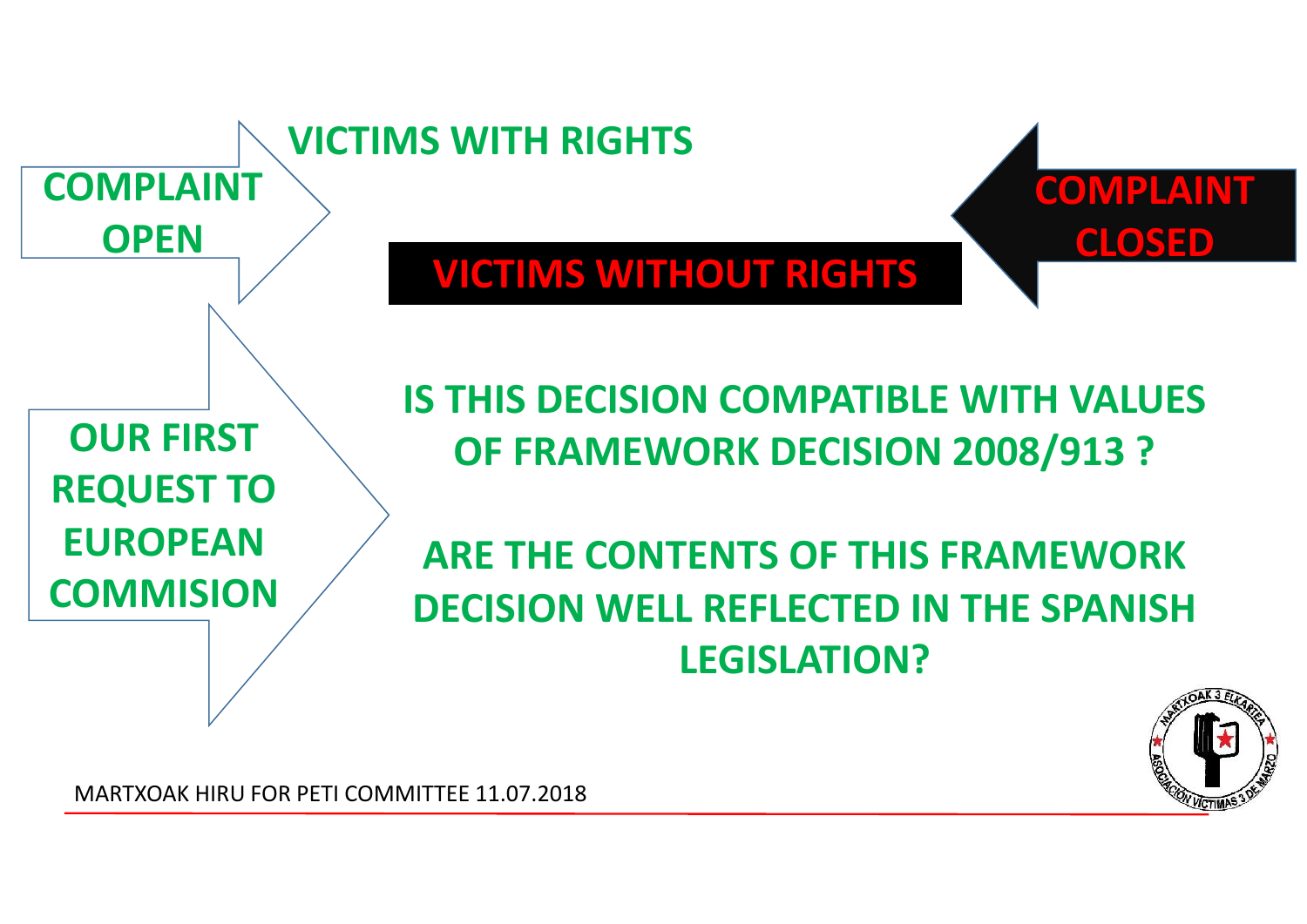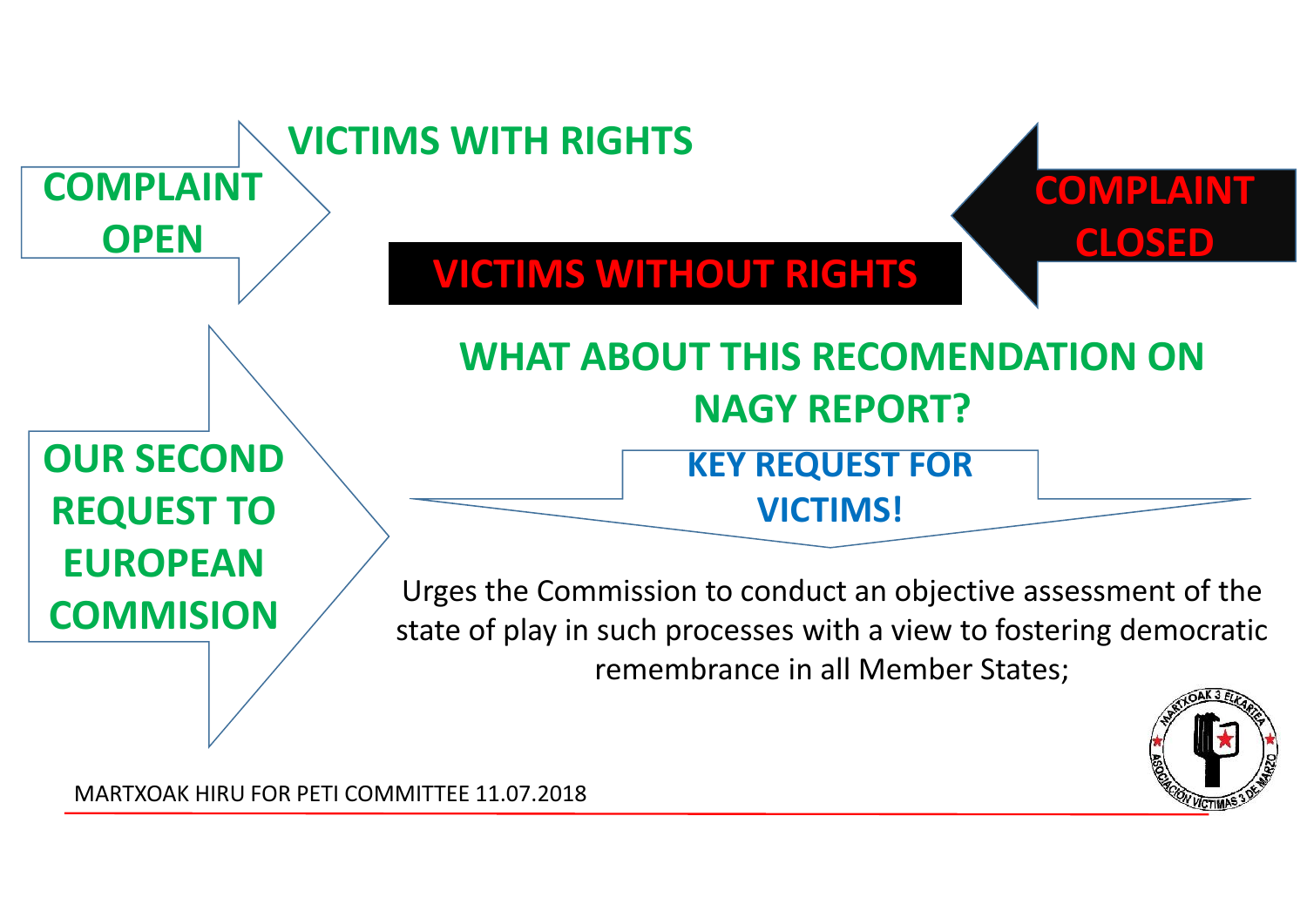

**COMPLAINT**

**OPEN**

## **VICTIMS WITHOUT RIGHTS**

**VICTIMS WITH RIGHTS**

Nagy report say: "Warns that failing to comply with international recommendations on democratic remembrance and the principles of universal jurisdiction is a breach of the basic principles of the rule of law;

**IS IT ENOUGH THE SAID SITUATION TO ACTIVATE THE FIRST STEP OF THE FRAMEWORK TO SAFEGUARD THE RULE OF LAW IN THE EUROPEAN UNION?**



**COMPLAINT**

**CLOSED**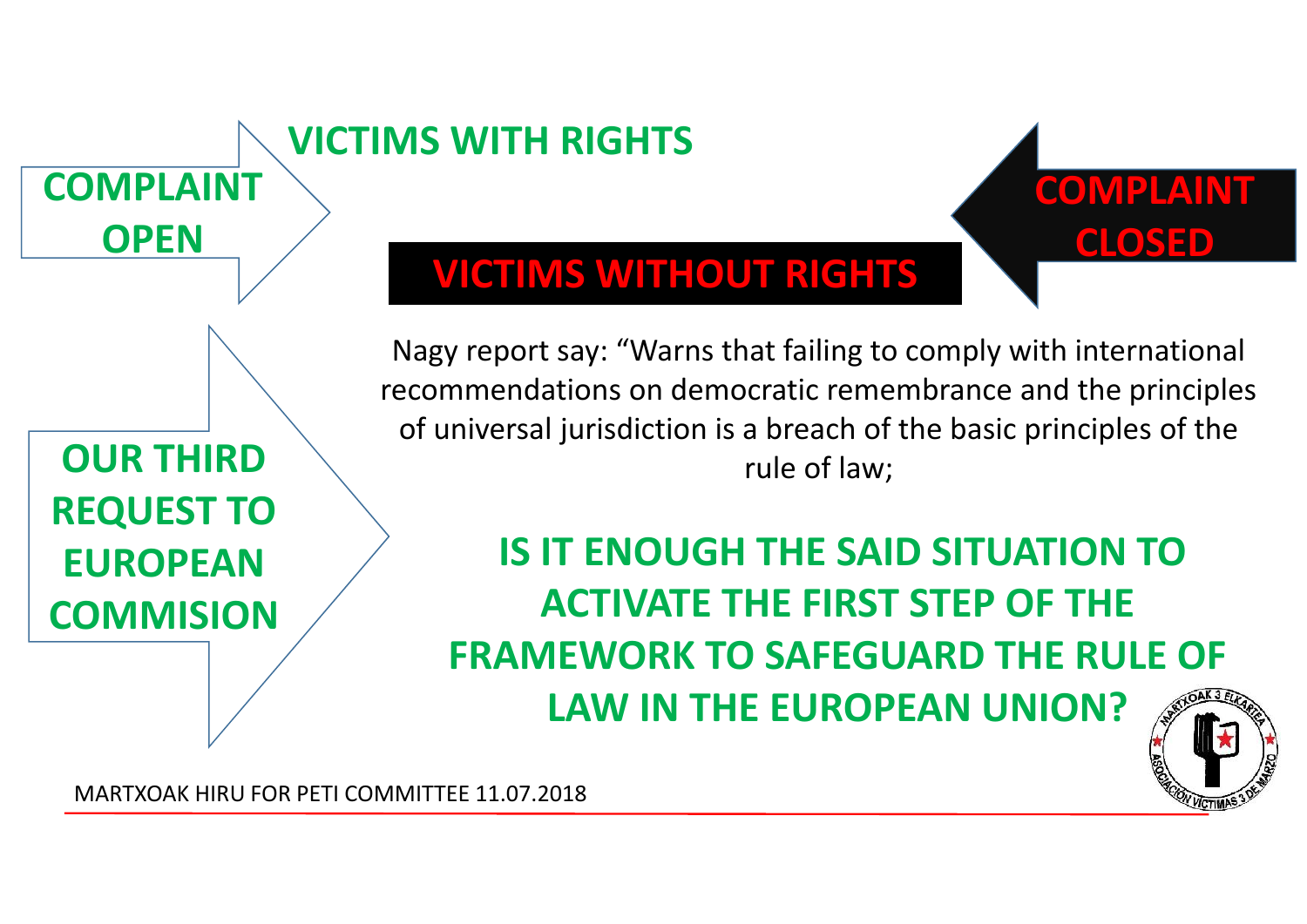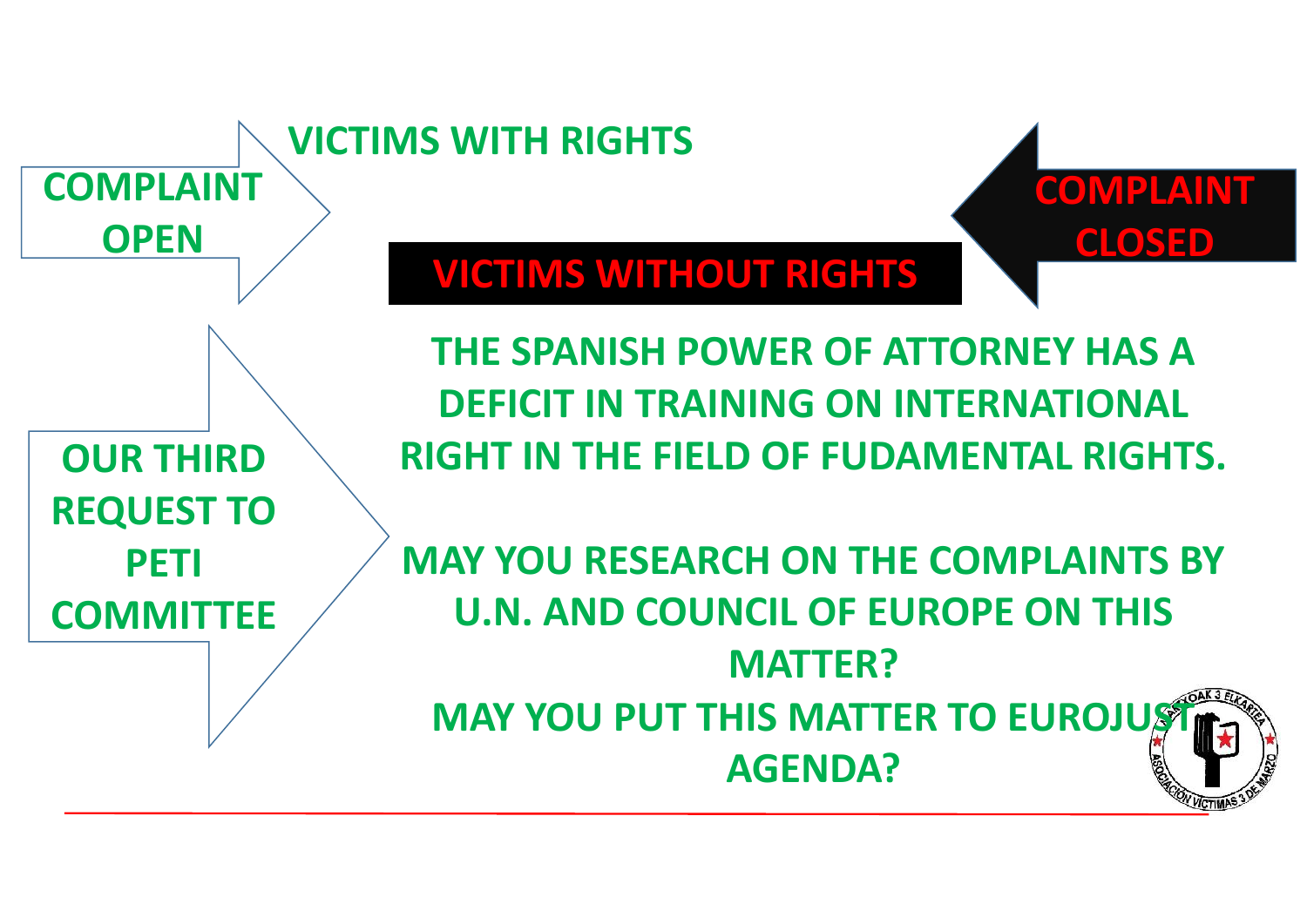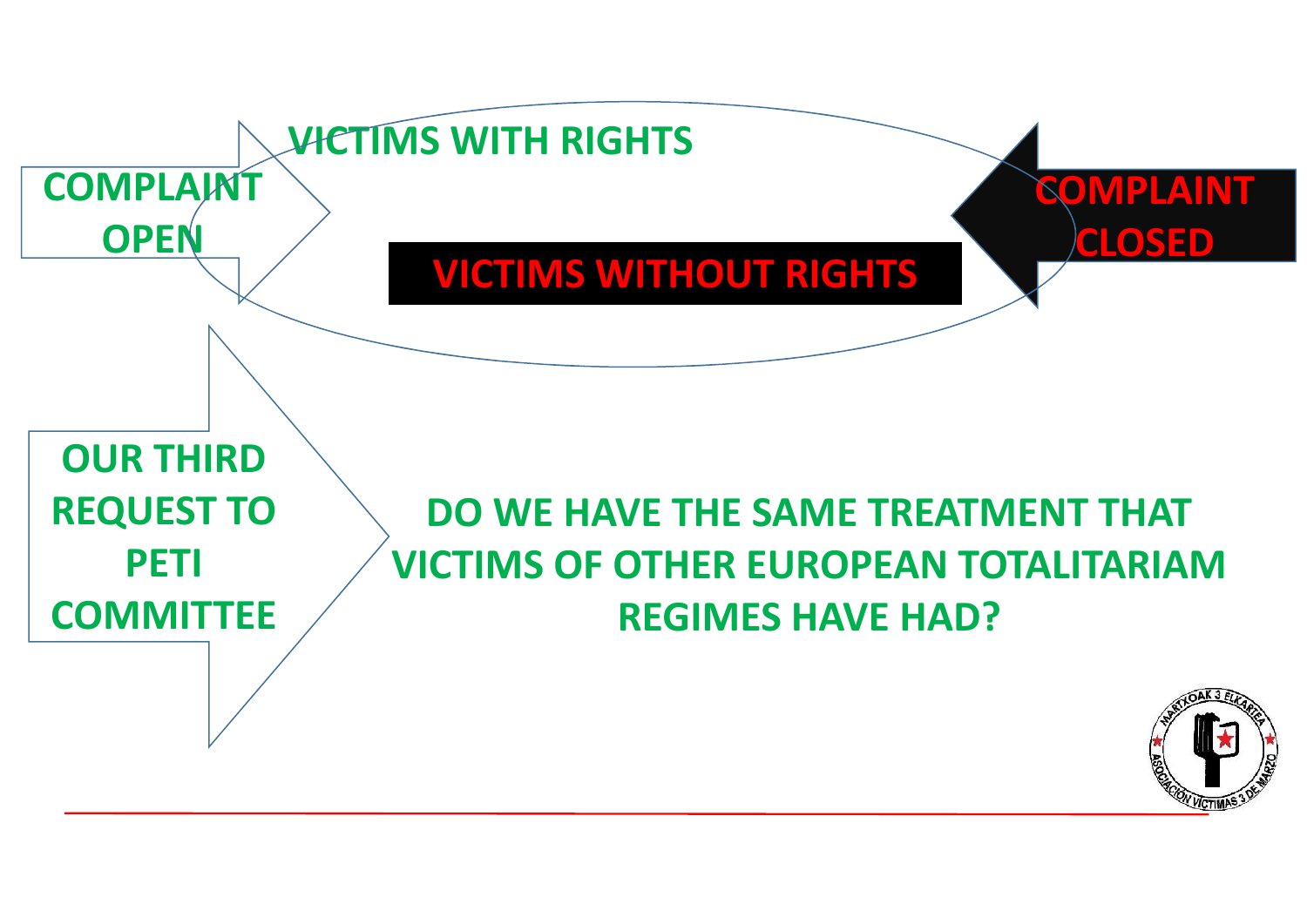



**WE NEED ANOTHER VIEW FROM EUROPE**

> **MORE EMPATHY**

**MORE COMPROMISE**

> **MORE SOLIDARITY**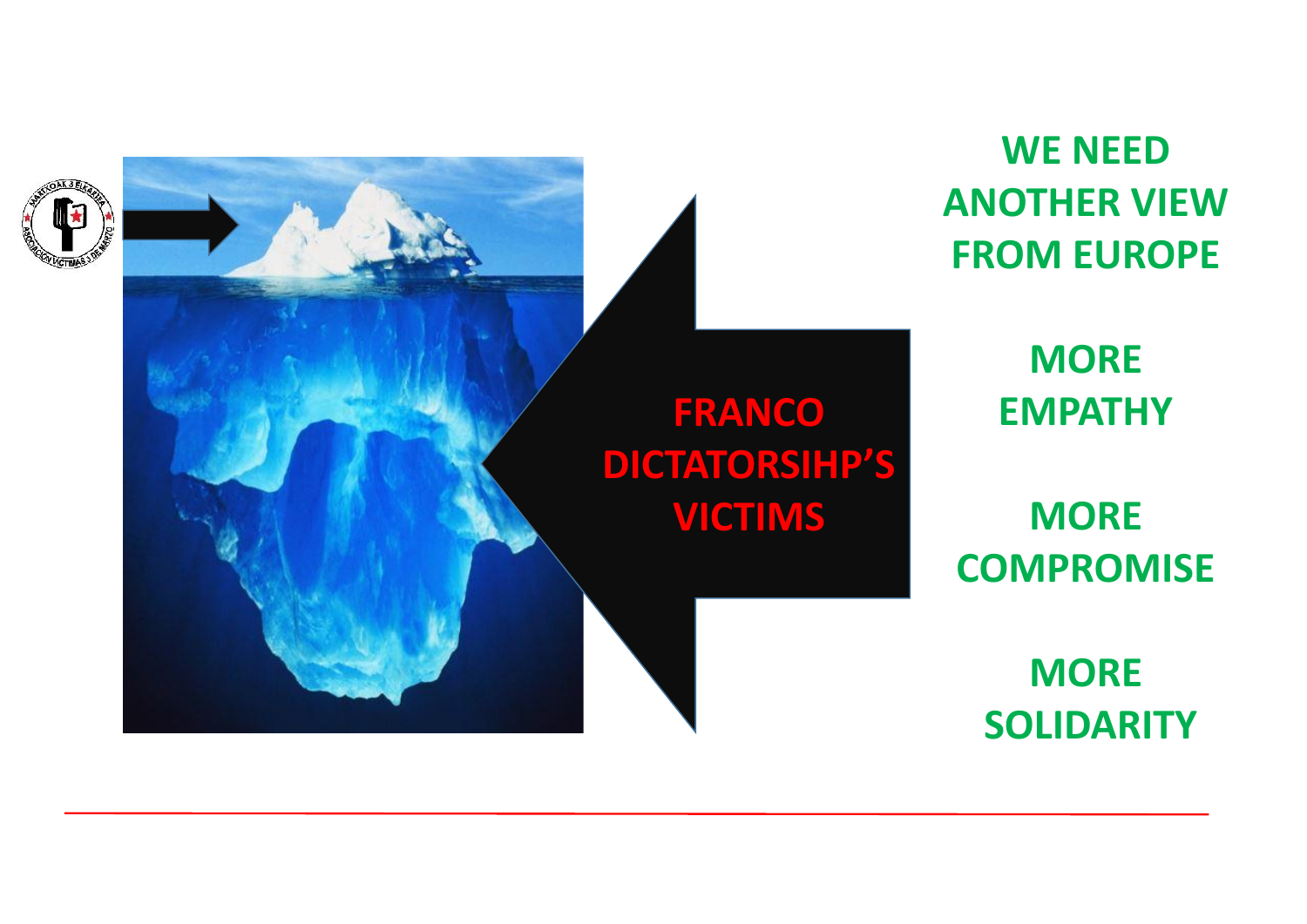

**TODAY HUNDRED OF PEOPLE ARE LOOKING FOR THEIR RELATIVES IN MASS GRAVES**

**WE NEED:**

**TRUTH**

**JUSTICE**



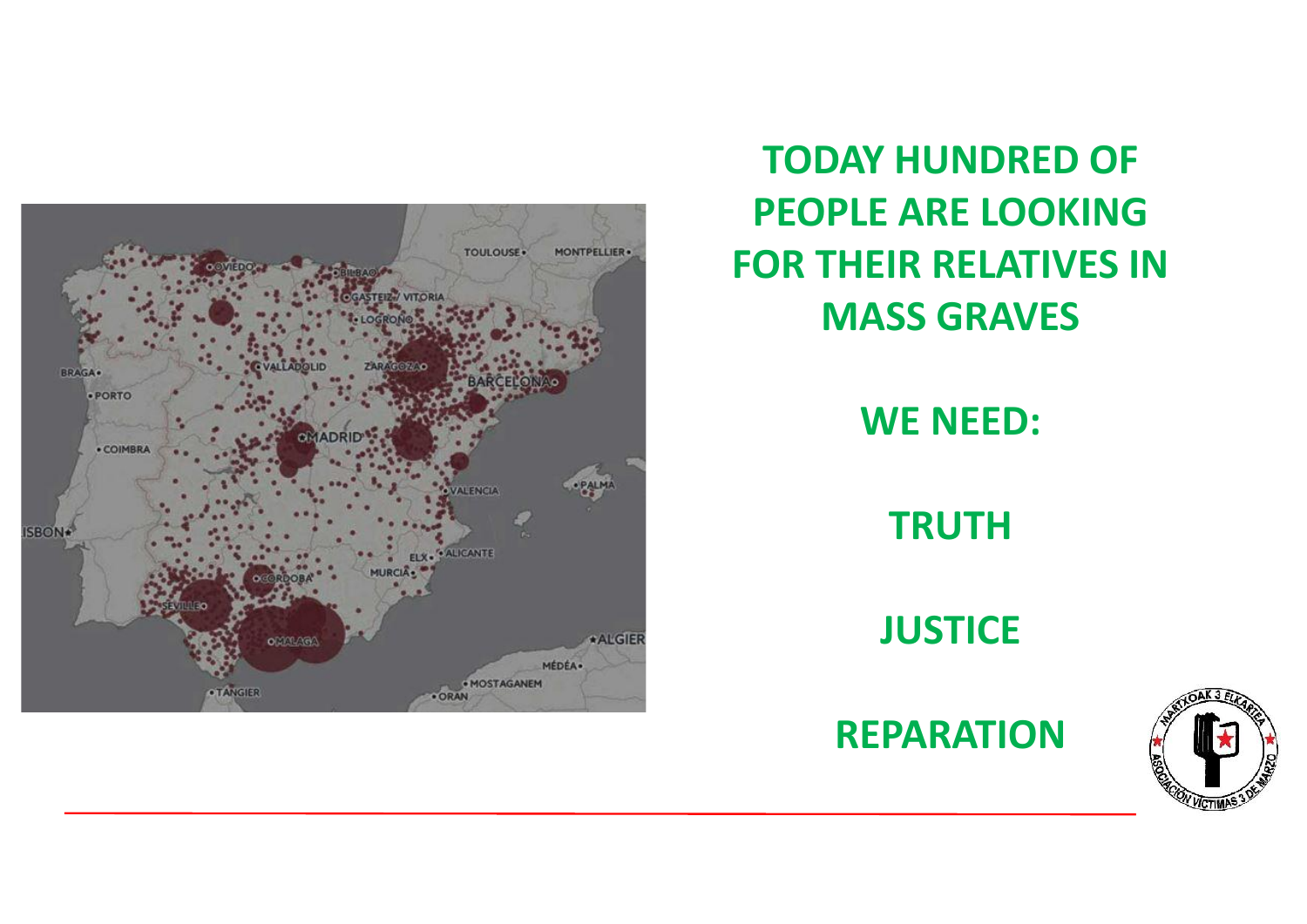